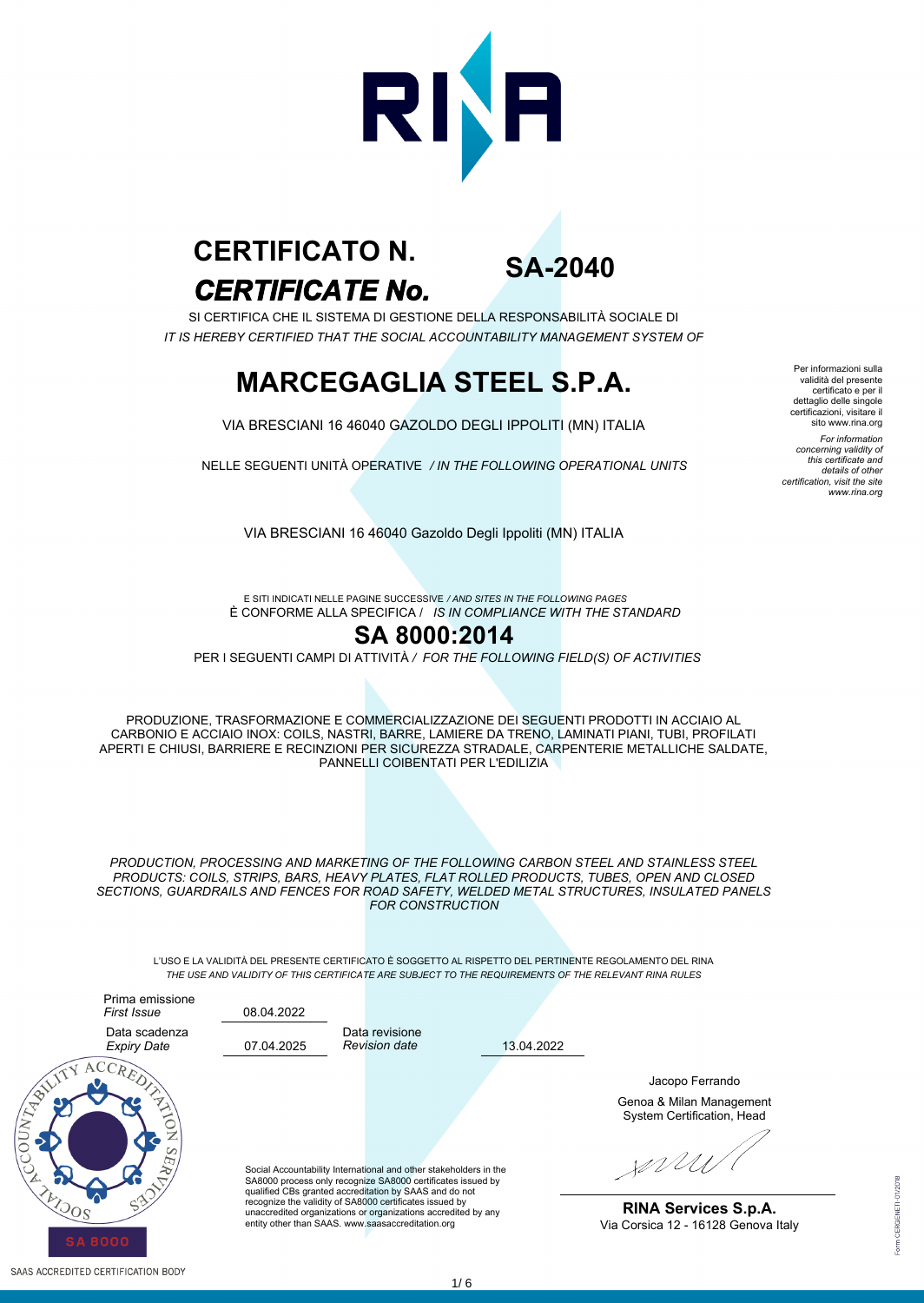### **SA-2040** *CERTIFICATE No.* **CERTIFICATO N.**

*Other operative units covered by the management system of:* Altre unità operative coperte dal sistema di gestione di:

# **MARCEGAGLIA STEEL S.P.A.**

Per informazioni sulla validità del certificato, visitare il sito www.rina.org *For information concerning validity of the certificate, you can visit the site www.rina.org*

1 CERGENETI-01/2018

*Organization operating in accordance with the requirements of the Management System standard* Organizzazione operante secondo le prescrizioni del sistema di Gestione conforme alla Norma /

### **SA 8000:2014**

| Unità Operative/Operational units<br>(Ragione sociale-Indirizzo Sito / Registered name - Site address)                        | Campi di attvità specifiche / Specific field(s) of<br>activities                                                                                                                                                                                                                                                                                                                                                                                                                                                                                                            |
|-------------------------------------------------------------------------------------------------------------------------------|-----------------------------------------------------------------------------------------------------------------------------------------------------------------------------------------------------------------------------------------------------------------------------------------------------------------------------------------------------------------------------------------------------------------------------------------------------------------------------------------------------------------------------------------------------------------------------|
| MARCEGAGLIA BUILDTECH S.R.L. STRADA ROVERI, 4 15068<br>POZZOLO FORMIGARO (AL) ITALIA                                          | PRODUZIONE DI PANNELLI ISOLANTI PER EDILIZIA E GUARD<br><b>RAIL</b><br>PRODUCTION OF INSULATING PANELS FOR BUILDING AND<br><b>GUARD RAIL</b>                                                                                                                                                                                                                                                                                                                                                                                                                                |
| MARCEGAGLIA BUILDTECH S.R.L. VIA G. DELLA CASA, 12 20151<br>MILANO (MI) ITALIA                                                | UFFICI DIREZIONALI E ATTIVITÀ DI SUPPORTO.<br>MANAGEMENT AND SUPPORT ACTIVITIES                                                                                                                                                                                                                                                                                                                                                                                                                                                                                             |
| MARCEGAGLIA BUILDTECH S.R.L. VIA S. COLOMBANO, 63 26813<br><b>GRAFFIGNANA (LO) ITALIA</b>                                     | PRODUZIONE DI PONTEGGI<br><b>SCAFFOLDING PRODUCTION</b>                                                                                                                                                                                                                                                                                                                                                                                                                                                                                                                     |
| MARCEGAGLIA CARBON STEEL S.P.A. CORSO INDUSTRIA, 42<br>14010 DUSINO SAN MICHELE (AT) ITALIA                                   | PRODUZIONE DI TUBI SALDATI E PROFILATI IN DIVERSE<br>FORME GEOMETRICHE (QUADRI, RETTANGOLI E SEZIONI<br>SPECIALI) MEDIANTE LE FASI DI DEFORMAZIONE A FREDDO<br>ED IN CONTINUO, NASTRI DI LAMIERA DI ACCIAIO OTTENUTI<br>DAL TAGLIO DI STRISCE LONGITUDINALI DI ROTOLI (COILS) DI<br>LAMIERA DI ACCIAIO.<br>PRODUCTION OF WELDED AND PROFILED TUBES IN<br>DIFFERENT GEOMETRIC SHAPES (SQUARES, RECTANGLES<br>AND SPECIAL SECTIONS) THROUGH THE STAGES OF COLD<br>AND CONTINUOUS DEFORMATION, STEEL SHEET TAPES<br>OBTAINED FROM THE CUTTING OF LONGITUDINAL STEEL<br>STRIPS. |
| MARCEGAGLIA CARBON STEEL S.P.A. VIA ACQUI, 85 10098 RIVOLI PRODUZIONE DI TUBI TRAFILATI IN ACCIAIO AL CARBONIO<br>(TO) ITALIA | LEGATO, MEDIANTE LE FASI DI DECAPAGGIO, TRAFILATURA,<br>RICOTTURA, RADDRIZZATURA E TAGLIO.<br>PRODUCTION OF DRAWN TUBES IN ALLOY CARBON STEEL,<br>THROUGH THE PICKLING, DRAWING, ANNEALING,<br>STRAIGHTENING AND CUTTING PHASES                                                                                                                                                                                                                                                                                                                                             |
| MARCEGAGLIA CARBON STEEL S.P.A. VIA BAIONA, 141 48123<br>RAVENNA (RA) ITALIA                                                  | EROGAZIONE DI SERVIZI LOGISTICI, PORTUALI, DI<br>IMMAGAZZINAMENTO E SPEDIZIONE DI SEMILAVORATI<br>SIDERURGICI.<br>PROVISION OF LOGISTIC, PORT, STORAGE AND SHIPPING OF<br>STEEL SEMI-FINISHED SERVICES.                                                                                                                                                                                                                                                                                                                                                                     |
| $\frac{1}{2}$<br>Data revisione                                                                                               | 13.04.2022                                                                                                                                                                                                                                                                                                                                                                                                                                                                                                                                                                  |
| $\log$<br><b>Revision date</b>                                                                                                |                                                                                                                                                                                                                                                                                                                                                                                                                                                                                                                                                                             |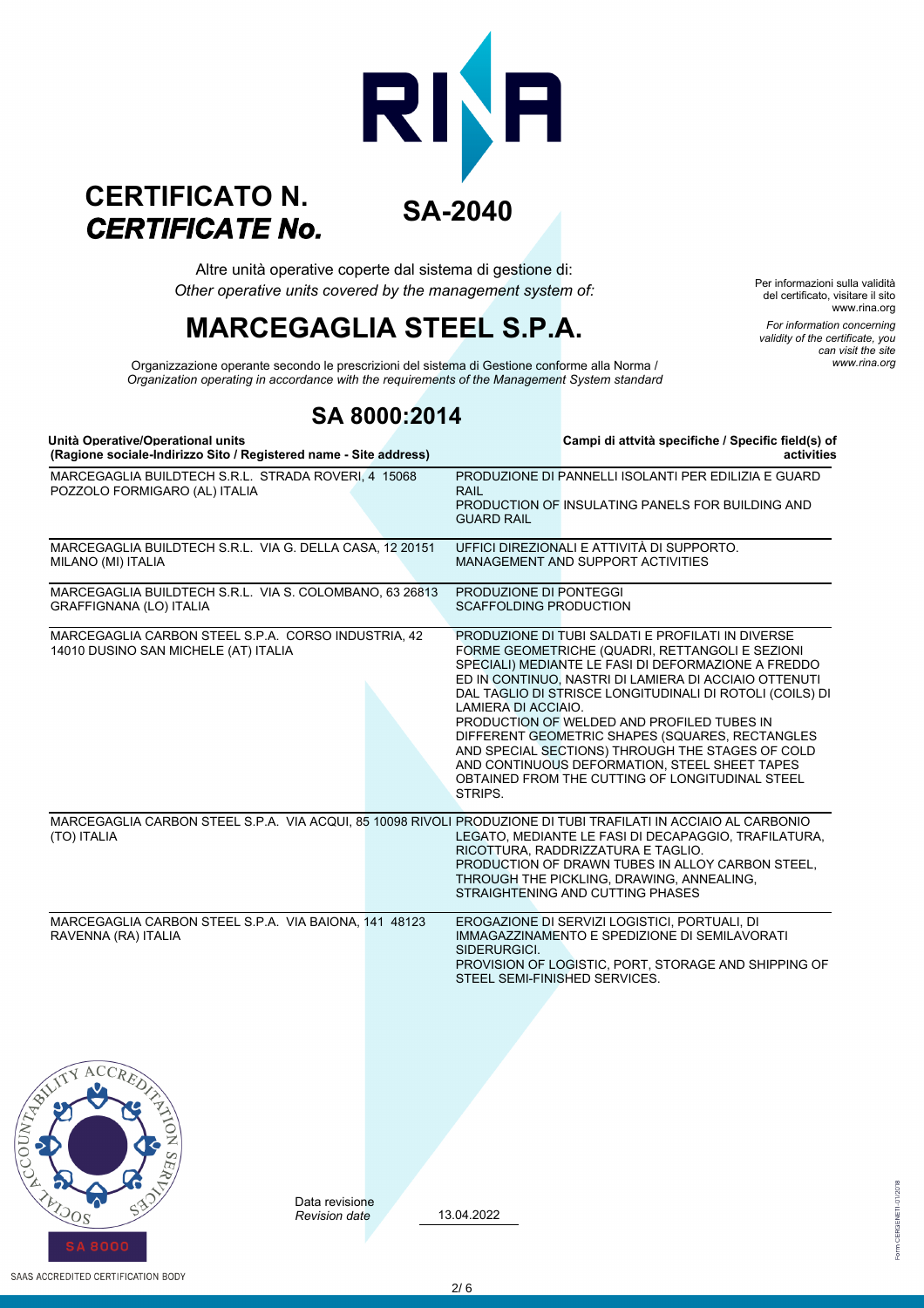### **SA-2040** *CERTIFICATE No.* **CERTIFICATO N.**

*Other operative units covered by the management system of:* Altre unità operative coperte dal sistema di gestione di:

# **MARCEGAGLIA STEEL S.P.A.**

Per informazioni sulla validità del certificato, visitare il sito www.rina.org *For information concerning validity of the certificate, you can visit the site www.rina.org*

orm CERGENETI-01/2018

*Organization operating in accordance with the requirements of the Management System standard* Organizzazione operante secondo le prescrizioni del sistema di Gestione conforme alla Norma /

### **SA 8000:2014**

**Unità Operative/Operational units Campi di attvità specifiche / Specific field(s) of Comments of the second state in the constraining of the address**) (Ragione sociale-Indirizzo Sito / Registered name - Site address)

| MARCEGAGLIA CARBON STEEL S.P.A. VIA BASSE, 15 36056 TEZZE COMMERCIALIZZAZIONE DI ACCIAI AL CARBONIO ED<br>SUL BRENTA (VI) ITALIA | INOSSIDABILI DI VARIE DIMENSIONI E FORME COME TUBI.<br>TRAFILATI E PIATTI E TRASPORTO CONTO PROPRIO DEGLI<br><b>STESSI</b><br>MARKETING OF CARBON AND STAINLESS STEELS OF<br>VARIOUS SIZES AND SHAPES SUCH AS TUBES, DRAWINGS<br>AND PLATES AND TRANSPORT ON THEIR OWN ACCOUNT                                                                                                                                                                        |
|----------------------------------------------------------------------------------------------------------------------------------|-------------------------------------------------------------------------------------------------------------------------------------------------------------------------------------------------------------------------------------------------------------------------------------------------------------------------------------------------------------------------------------------------------------------------------------------------------|
| MARCEGAGLIA CARBON STEEL S.P.A. VIA BRESCIANI, 16 46040<br>GAZOLDO DEGLI IPPOLITI (MN) ITALIA                                    | PRODUZIONE DI LAMINATI PIANI DI ACCIAI AVVOLTI IN ROTOLI<br>(COILS), AL FINE DI PRODURRE NASTRI, TUBI E LAMIERE DI<br>VARIE DIMENSIONI E CARATTERISTICHE TECNICHE,<br>MEDIANTE LE FASI DI LAMINAZIONE, DECAPAGGIO E<br>RICOTTURA.<br>PRODUCTION OF STEEL LAMINATES WINDED IN ROLLS<br>(COILS), IN ORDER TO PRODUCE TAPES, TUBES AND SHEETS<br>OF VARIOUS DIMENSIONS AND TECHNICAL<br>CHARACTERISTICS, BY MEANS OF ROLLING, PICKLING AND<br>ANNEALING. |
| MARCEGAGLIA CARBON STEEL S.P.A. VIA CANOVA, 36 20020<br>LAINATE (MI) ITALIA                                                      | COMMERCIALIZZAZIONE DI TUBI IN ACCIAIO AL CARBONIO A<br>SEGUITO DEL PROCESSO DI TAGLIO E DI FILETTATURA E<br>TRASPORTO IN CONTO PROPRIO DEGLI STESSI.<br>MARKETING OF CARBON STEEL PIPES FOLLOWING THE<br>CUTTING AND THREADING PROCESS AND TRANSPORT ON<br>THEIR OWN ACCOUNT.                                                                                                                                                                        |
| MARCEGAGLIA CARBON STEEL S.P.A. VIA CANOVA, 7/9 20094<br>CORSICO (MI) ITALIA                                                     | TAGLIO DI NASTRI E LAMIERE RICAVATI DA COILS A FREDDO<br>A BASSO TENORE DI CARBONIO, ELETTROZINCATI, ZINCATI,<br>DECAPATI E PREVERNICIATI CON SPESSORI COMPRESI FRA<br>0,30 E 4 MM E LARGHEZZE DA 20 A 1600 MM<br>CUTTING OF TAPES AND SHEETS OBTAINED FROM COLD<br>COILS WITH LOW CARBON CONTENT, ELECTRO-GALVANIZED,<br>GALVANIZED, PICKLED AND PRE-PAINTED WITH<br>THICKNESSES BETWEEN 0.30 AND 4 MM AND WIDTHS FROM<br>20 TO 1600 MM              |
| MARCEGAGLIA CARBON STEEL S.P.A. VIA FRIULI, 9-11, 40060<br>OSTERIA GRANDE (BO) ITALIA                                            | COMMERCIALIZZAZIONE DI TUBI IN ACCIAIO AL CARBONIO A<br>SEGUITO DEL PROCESSO DI TAGLIO.<br>MARKETING OF CARBON STEEL PIPES FOLLOWING THE<br>CUTTING PROCESS.                                                                                                                                                                                                                                                                                          |
|                                                                                                                                  |                                                                                                                                                                                                                                                                                                                                                                                                                                                       |
| Data revisione<br>$^{508}$<br><b>Revision date</b>                                                                               | 13.04.2022                                                                                                                                                                                                                                                                                                                                                                                                                                            |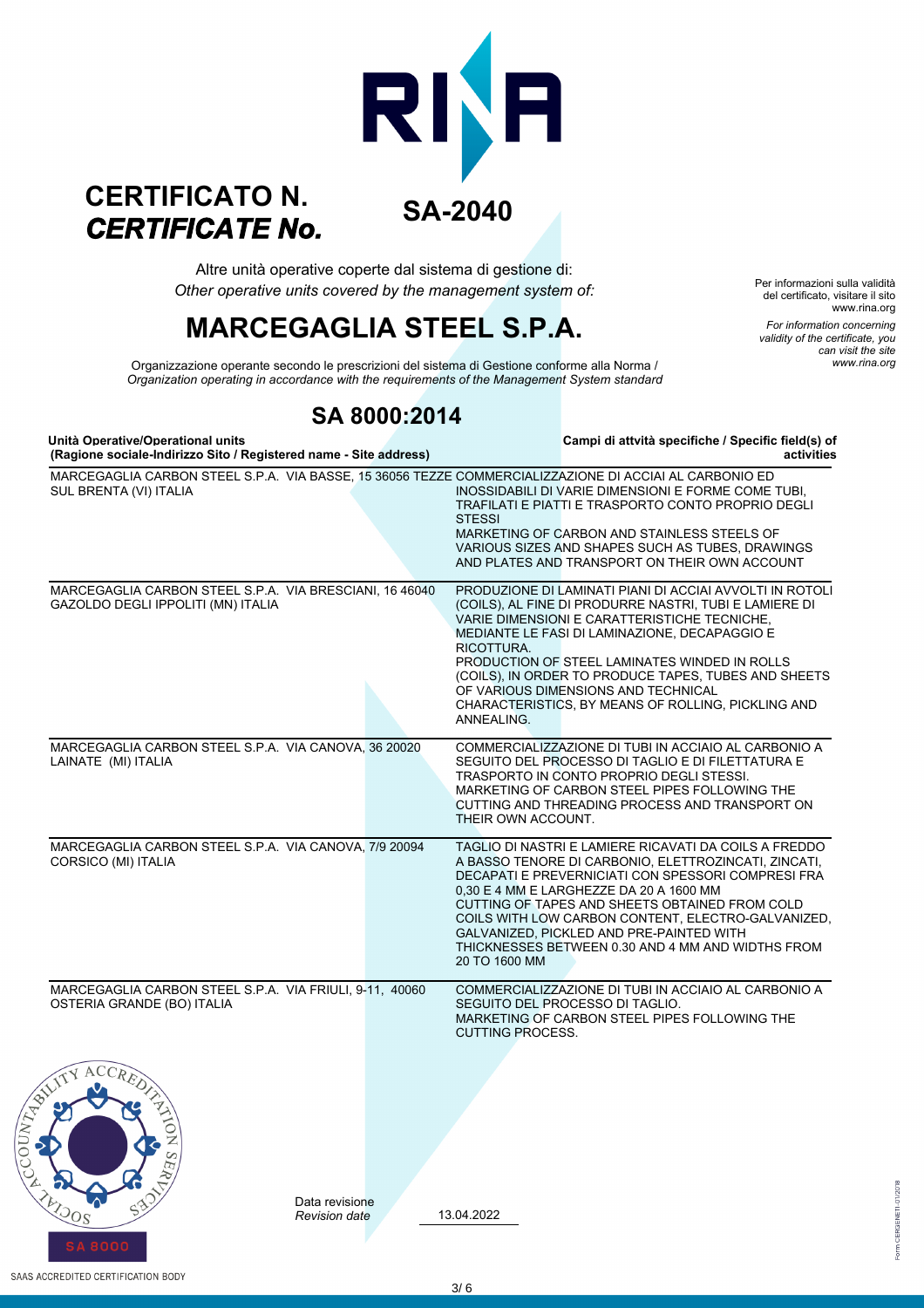### **SA-2040** *CERTIFICATE No.* **CERTIFICATO N.**

*Other operative units covered by the management system of:* Altre unità operative coperte dal sistema di gestione di:

# **MARCEGAGLIA STEEL S.P.A.**

Per informazioni sulla validità del certificato, visitare il sito www.rina.org *For information concerning validity of the certificate, you can visit the site www.rina.org*

1 CERGENETI-01/2018

*Organization operating in accordance with the requirements of the Management System standard* Organizzazione operante secondo le prescrizioni del sistema di Gestione conforme alla Norma /

### **SA 8000:2014**

**Unità Operative/Operational units Campi di attvità specifiche / Specific field(s) of Comments of the second of the state in the contract of the address**) (Ragione sociale-Indirizzo Sito / Registered name - Site address)

| $(1.49)$ and about the maintage one investored hannel one address,                                                                          |                                                                                                                                                                                                                                                                                                                                                                                                                                                                                          |
|---------------------------------------------------------------------------------------------------------------------------------------------|------------------------------------------------------------------------------------------------------------------------------------------------------------------------------------------------------------------------------------------------------------------------------------------------------------------------------------------------------------------------------------------------------------------------------------------------------------------------------------------|
| MARCEGAGLIA CARBON STEEL S.P.A. VIA MARCEGAGLIA, 2 24040 PRODUZIONE DI TUBI TRAFILATI IN ACCIAIO AL CARBONIO<br><b>BOLTIERE (BG) ITALIA</b> | LEGATO, MEDIANTE LE FASI DI DECAPAGGIO, TRAFILATURA,<br>RICOTTURA, RADDRIZZATURA E TAGLIO.<br>PRODUCTION OF DRAWN TUBES IN ALLOY CARBON STEEL,<br>THROUGH THE PICKLING, DRAWING, ANNEALING,<br>STRAIGHTENING AND CUTTING PHASES.                                                                                                                                                                                                                                                         |
| MARCEGAGLIA CARBON STEEL S.P.A. VIA MILANO, 41<br>23871<br>LOMAGNA (LC) ITALIA                                                              | PRODUZIONE DI TUBI IN ACCIAIO AL CARBONIO SALDATI<br>SENZA MATERIALE D'APPORTO NELLA GAMMA DA 10 MM A 90<br>MM MEDIANTE LE FASI DI TAGLIO COILS, PROFILATURA,<br>SALDATURA, TAGLIO, IMBALLO E LOGISTICA.<br>PRODUCTION OF WELDED CARBON STEEL TUBES WITHOUT<br>SUPPLIES IN THE RANGE FROM 10 MM TO 90 MM BY MEANS<br>OF COIL CUTTING, PROFILING, WELDING, CUTTING,<br>PACKAGING AND LOGISTICS.                                                                                           |
| MARCEGAGLIA CARBON STEEL S.P.A. VIA VANONI, 25 26041<br>CASALMAGGIORE (CR) ITALIA                                                           | PRODUZIONE DI TUBI E PROFILATI CAVI IN ACCIAIO SALDATI<br>LONGITUDINALMENTE ATTRAVERSO LE FASI DI TAGLIO<br>COILS, PROFILATURA, SALDATURA, TAGLIO, TRATTAMENTO<br>TERMICO, IMBALLO E LOGISTICA<br>PRODUCTION OF STEEL TUBES AND HOLLOW PROFILES<br>LONGITUDINALLY WELDED THROUGH COIL CUTTING,<br>PROFILING, WELDING, CUTTING, HEAT TREATMENT,<br>PACKAGING AND LOGISTICS                                                                                                                |
| MARCEGAGLIA GAZOLDO INOX S.P.A. VIA BRESCIANI, 16 46040<br>GAZOLDO DEGLI IPPOLITI (MN) ITALIA                                               | PRODUZIONE DI LAMINATI PIANI DI ACCIAI AVVOLTI IN ROTOLI<br>(COILS), AL FINE DI PRODURRE NASTRI E LAMIERE DI VARIE<br>DIMENSIONI E CARATTERISTICHE TECNICHE, MEDIANTE LE<br>FASI DI LAMINAZIONE, DECAPAGGIO, RICOTTURA, TAGLIO E<br>SPIANATURA.<br>PRODUCTION OF STEEL LAMINATES WRAPPED IN ROLLS<br>(COILS), IN ORDER TO PRODUCE TAPES AND SHEETS OF<br>VARIOUS SIZES AND TECHNICAL CHARACTERISTICS,<br>THROUGH THE STAGES OF LAMINATION, PICKLING,<br>ANNEALING, CUTTING AND LEVELING. |
| MARCEGAGLIA PALINI E BERTOLI S.P.A. VIA ENRICO FERMI, 33<br>33058 SAN GIORGIO DI NOGARO (UD) ITALIA                                         | PRODUZIONE E COMMERCIALIZZAZIONE DI LAMIERE IN<br>ACCIAIO MEDIANTE LE FASI DI RISCALDO, LAMINAZIONE E<br><b>TAGLIO DI BRAMME</b><br>PRODUCTION AND MARKETING OF STEEL SHEETS THROUGH<br>THE HEATING, LAMINATION AND SLAB CUTTING PHASES                                                                                                                                                                                                                                                  |
| Ż                                                                                                                                           |                                                                                                                                                                                                                                                                                                                                                                                                                                                                                          |
| Data revisione<br>50 <sup>g</sup><br><b>Revision date</b>                                                                                   | 13.04.2022                                                                                                                                                                                                                                                                                                                                                                                                                                                                               |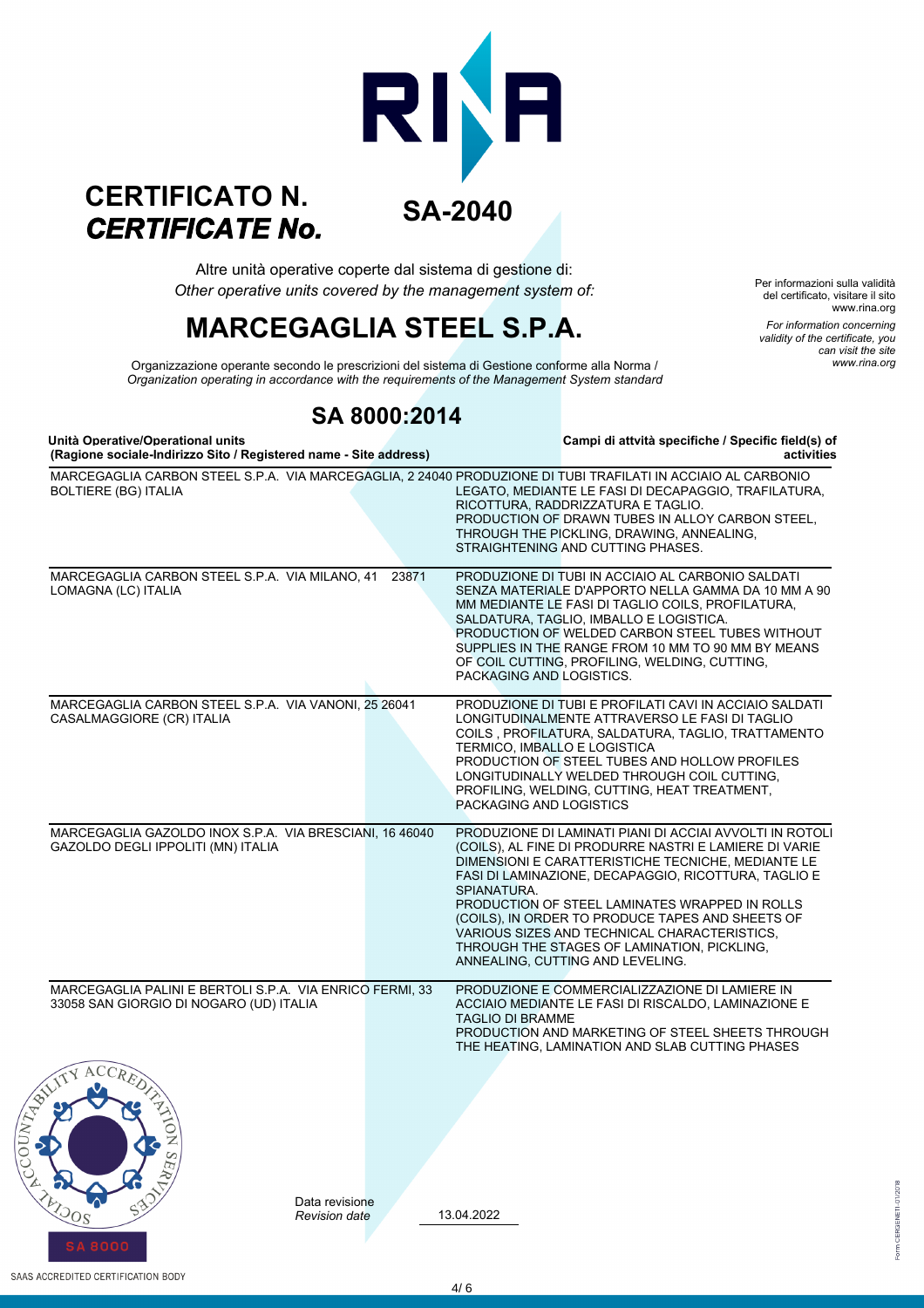### **SA-2040** *CERTIFICATE No.* **CERTIFICATO N.**

*Other operative units covered by the management system of:* Altre unità operative coperte dal sistema di gestione di:

# **MARCEGAGLIA STEEL S.P.A.**

Per informazioni sulla validità del certificato, visitare il sito www.rina.org *For information concerning validity of the certificate, you can visit the site www.rina.org*

CERGENETI-01/2018

*Organization operating in accordance with the requirements of the Management System standard* Organizzazione operante secondo le prescrizioni del sistema di Gestione conforme alla Norma /

### **SA 8000:2014**

| Unità Operative/Operational units<br>(Ragione sociale-Indirizzo Sito / Registered name - Site address)                                      |                                 |                         | Campi di attvità specifiche / Specific field(s) of<br>activities                                                                                                                                                                                                                                                                                                                                                                                                                              |
|---------------------------------------------------------------------------------------------------------------------------------------------|---------------------------------|-------------------------|-----------------------------------------------------------------------------------------------------------------------------------------------------------------------------------------------------------------------------------------------------------------------------------------------------------------------------------------------------------------------------------------------------------------------------------------------------------------------------------------------|
| MARCEGAGLIA PLATES S.P.A. VIA ENRICO FERMI, 33 33058 SAN<br>GIORGIO DI NOGARO (UD) ITALIA                                                   |                                 | <b>TAGLIO DI BRAMME</b> | PRODUZIONE E COMMERCIALIZZAZIONE DI LAMIERE IN<br>ACCIAIO MEDIANTE LE FASI DI RISCALDO, LAMINAZIONE E<br>PRODUCTION AND MARKETING OF STEEL SHEETS THROUGH<br>THE HEATING, LAMINATION AND SLAB CUTTING PHASES                                                                                                                                                                                                                                                                                  |
| MARCEGAGLIA RAVENNA S.P.A. VIA BAIONA, 141 48123 RAVENNA TRASFORMAZIONE DI COILS DI ACCIAIO IN LAMIERE<br>(RA) ITALIA                       |                                 |                         | SPIANATE E NASTRI, MEDIANTE LE FASI DI DECAPAGGIO IN<br>ACIDO CLORIDRICO, LAMINAZIONE A FREDDO, ZINCATURA<br>PER IMMERSIONE, PREVERNICIATURA E RICOTTURA<br>TRAMITE FORNI, CESOIATURA, SPIANATURA, TAGLIO,<br>IMBALLAGGIO, IMMAGAZZINAMENTO.<br>TRANSFORMATION OF STEEL COILS INTO FLAT SHEETS AND<br>TAPES, USING THE PHASES OF PICKLING IN HYDROCHLORIC<br>ACID, COLD ROLLING, GALVANIZING BY IMMERSION,<br>PRE-PAINTING AND ANNEALING BY OVENS, SHEARING,<br>FLOATING, CUTTING, PACKAGING. |
| MARCEGAGLIA SPECIALTIES S.P.A. VIA A.I.D.O., 3 46049 CONTINO PRODUZIONE E COMMERCIALIZZAZIONE DI BARRE IN<br>DI VOLTA MANTOVANA (MN) ITALIA |                                 |                         | ACCIAIO AL CARBONIO E IN ACCIAIO INOX MEDIANTE IL<br>PROCESSO DI TRAFILATURA, PELATURA E RETTIFICA.<br>PRODUCTION AND MARKETING OF CARBON STEEL AND<br>STAINLESS STEEL BARS THROUGH THE PROCESS OF<br>DRAWING, PEELING AND GRINDING.                                                                                                                                                                                                                                                          |
| MARCEGAGLIA SPECIALTIES S.P.A. VIA BRESCIANI, 16, 46040<br>46040 GAZOLDO DEGLI IPPOLITI (MN) ITALIA                                         |                                 | <b>HOLLOW SECTIONS.</b> | QUALIFICA DEI FORNITORI ED EMISSIONE ORDINI DI<br>ACQUISTO, PIANIFICAZIONE DELL'UTILIZZO DELLA MATERIA<br>PRIMA, PROGRAMMAZIONE DELLA PRODUZIONE E DELLE<br>SPEDIZIONI E COMMERCIALIZZAZIONE DI PRODOTTI PIANI,<br>TRAFILATI E PROFILATI CAVI SALDATI.<br>SUPPLIER'S QUALIFICATION, ISSUING OF PURCHASE<br>ORDERS, PLANNING OF RAW MATERIAL UTILIZATION,<br>PRODUCTION AND SHIPMENT SCHEDULING AND MARKETING<br>OF FLAT PRODUCTS, DRAWN PRODUCTS AND WELDED                                   |
| 2<br>Z<br>S                                                                                                                                 |                                 |                         |                                                                                                                                                                                                                                                                                                                                                                                                                                                                                               |
|                                                                                                                                             | Data revisione<br>Revision date | 13.04.2022              |                                                                                                                                                                                                                                                                                                                                                                                                                                                                                               |